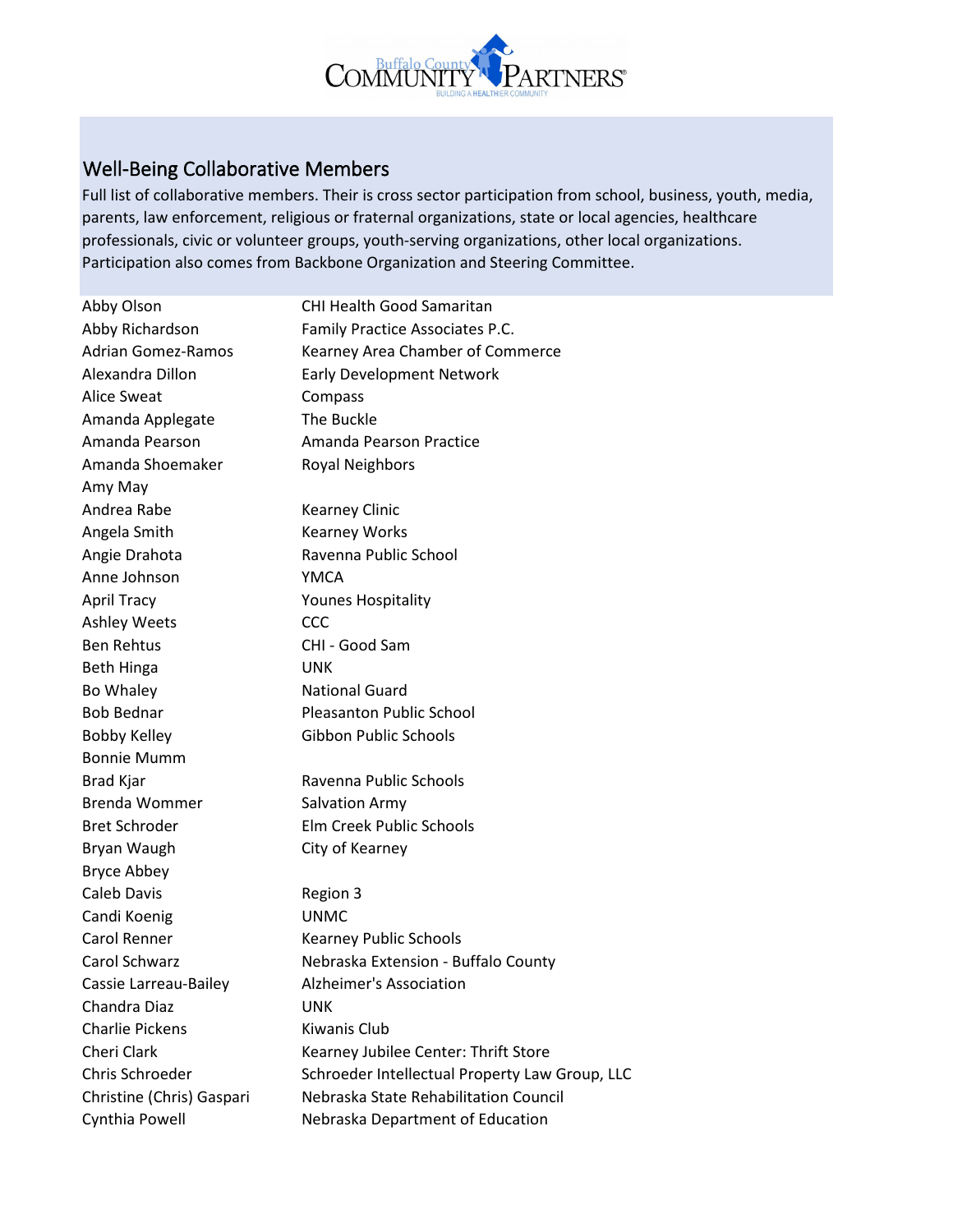Deb Schroeder UNK Dee Kreutzer Salvation Army Denise Zwiener **Buffalo County Community Partners** Diane Duffin University of Nebraska-Kearney Department of Political Science Doug Kramer **Buffalo County Attorney's Juvenile Services** Dulce Valdez Nebraska VR/ATP Emily Lehmann Unite Us Erin Davis **SE NE Area on Aging** Erin Nelson RAFT Erin Small Kearney Public Schools Six Pense Program Geneva Ruzicka<br>
Region 3 Hayley Jelinek Two Rivers Public Health Department Jacqueline Segura Kearney Area Disaster Recovery Group Jamie Legates Families Care Janelle Grabowski Ravenna High School Janet Livingston West Central District Health Department Jason Mundorf Kearney Public Schools Jason Owens **Kearney Public School** Jason Sharp **Rooted** Jeanne Holz Region 3 Jesica Vickers Live Well Counceling Jessica Kaskie Kearney Catholic School Jill Schubauer Region 3 Jim Davis UNK Police Joanna Murray Nebraska Children and Families Foundation Johanna Pesante-Daniel Public Health Solutions Health Department John and Leslie Martin BCCHP Jonathan Brandt Joni Rippen NTV and FOX Judi Sickler Kearney Area Community Foundation Judy Schultz Community Action Partnership of Mid NE Julie Calahan Kearney Chamber of Commerce Karla Bennetts Families Care Kasey Ogle Nebraska Appleseed Kathy Gifford **Kearney Public Schools Board of Education** Kathy Gosch First United Methodist Church Kelley Mast **Compass** Kellie Gossman UNMC Kellie John Buffalo County Kelly Koepsell **Nonprofit Association of the Midlands** Kent Edwards Kearney Public Schools Kenton Shaffer CHI Health Partners Kerry Oliva **CAP** Kevin Finkey S-E-M Public Schools Krista Fritson UNK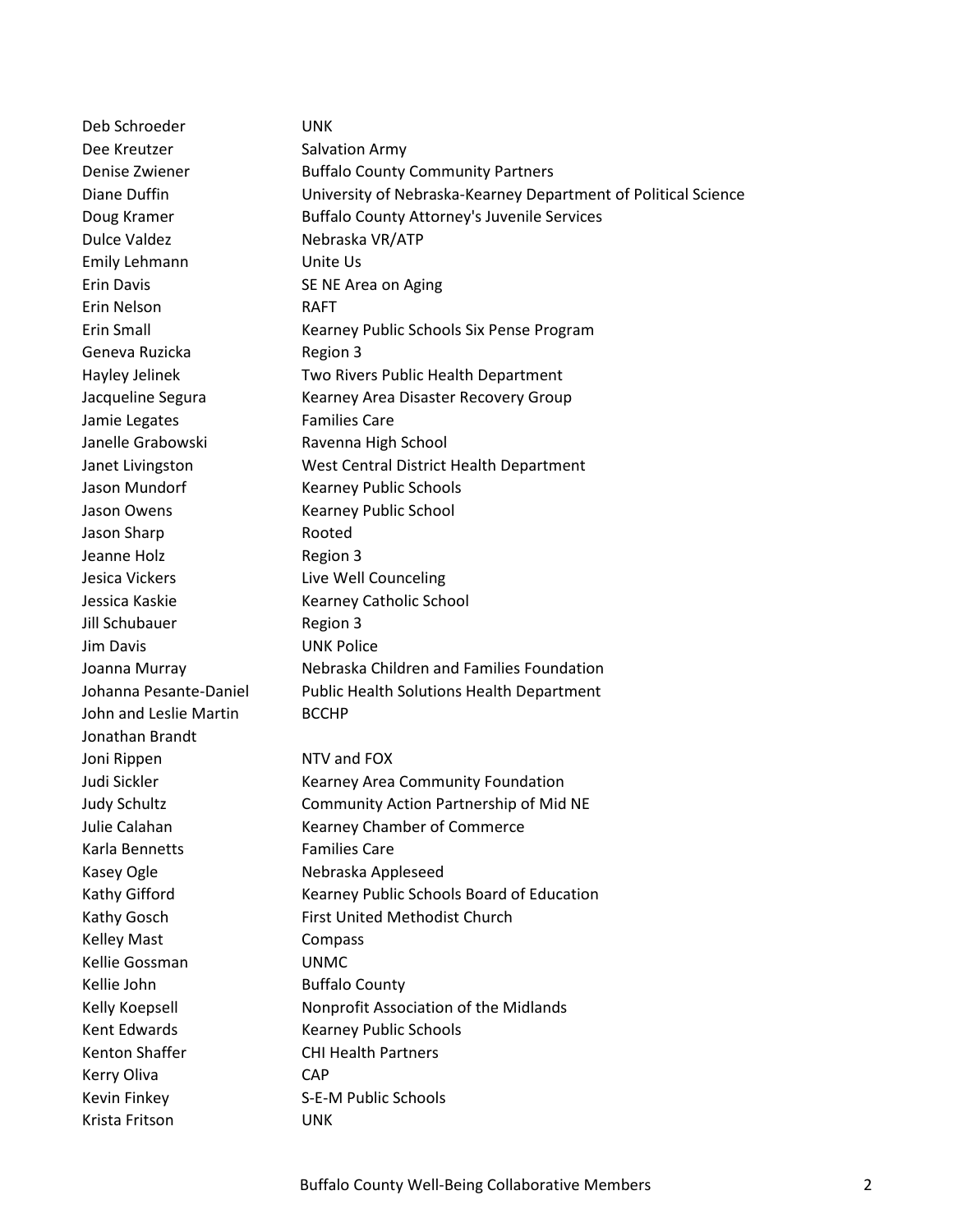| Kristine Hughbanks        | <b>CHI Good Samaritan</b>                        |  |
|---------------------------|--------------------------------------------------|--|
| Lacey Witt                | CHI-RYH                                          |  |
| Ladan Ghazi Saidi         | <b>UNK</b>                                       |  |
| Lauren Brandt             | City of Kearney                                  |  |
| Libbi Harsh               | Kearney High School                              |  |
| Lisa Lieth                | Salvation Army                                   |  |
| Lisa McGuire              | SOUTH CENTRAL NEBRASKA AREA AGENCY ON AGING      |  |
| Maha Younes               | <b>UNK</b>                                       |  |
| Margo Icenogle-Larsen     | Kearney/Buffalo County CASA                      |  |
| Marsha Wilkerson          | BD Construction, Inc./Kearney                    |  |
| Matt Gordon               | <b>Amherst Public Schools</b>                    |  |
| Matt Lohmeier             | Good Samaritan Hospital                          |  |
| <b>Matt Morris</b>        | <b>Buffalo County Community Partners</b>         |  |
| <b>Megan Andrews</b>      | Boystown                                         |  |
| Megan Loomis              | <b>District 9 State Probation</b>                |  |
| Melisa Dobish             | <b>Kearney Public Schools</b>                    |  |
| Melissa Herrmann          | Kearney High School                              |  |
| Michael & Julia Tye       | The Tye Law Firm, P.C.                           |  |
| <b>Michael Schneiders</b> | CHI Good Sam                                     |  |
| Michelle Arehart          | <b>Kearney Public Schools</b>                    |  |
| Michelle Warren           | <b>UNK</b>                                       |  |
| Mike Labun                | Prince of Peace Catholic Church                  |  |
| <b>Mike Schnieders</b>    | Good Samaritan Hospital                          |  |
| Nadia Saadi               | Arram Family Foundation                          |  |
| Naomi Taylor              |                                                  |  |
| Natali Safe Center        | <b>SAFE Center</b>                               |  |
| Natalie Hanna             | Natalie's Daycare                                |  |
| Nathan Dennis             | Kearney Public Schools/ School Resource Officers |  |
| Nathan Lightle            | <b>Pleasanton PublicSchools</b>                  |  |
| <b>Neil Miller</b>        | <b>Buffalo County Sheriff's Office</b>           |  |
| Nicki Bohl                | <b>CHI Health</b>                                |  |
| Nicole Weaver             | Goodwill Employment                              |  |
| Nikki Gausman             | The SAFE Center                                  |  |
| Paulina Ortega Madrid     | Proteus                                          |  |
| Penny Parker              | The Arc of Buffalo County                        |  |
| <b>Richard Cochran</b>    | <b>Hot Meals USA</b>                             |  |
| <b>Ronald Dobesh</b>      | St. James Catholic Church                        |  |
| Roxanne Vipond            | <b>ESU 10</b>                                    |  |
| Samantha Keim             | Department of Health and Human Services          |  |
| Sami Bradley              | Nebraska Children and Families Foundation        |  |
| Sara Frias                | <b>Community Action</b>                          |  |
| Sarah Hock                | South Central Behaviroal Services                |  |
| Sarah Stanislav           | <b>CHI Health</b>                                |  |
| Sarah Yendra              | Insight Counseling and Recovery                  |  |
| Shanna Gannon             | <b>Shelton Public Schools</b>                    |  |